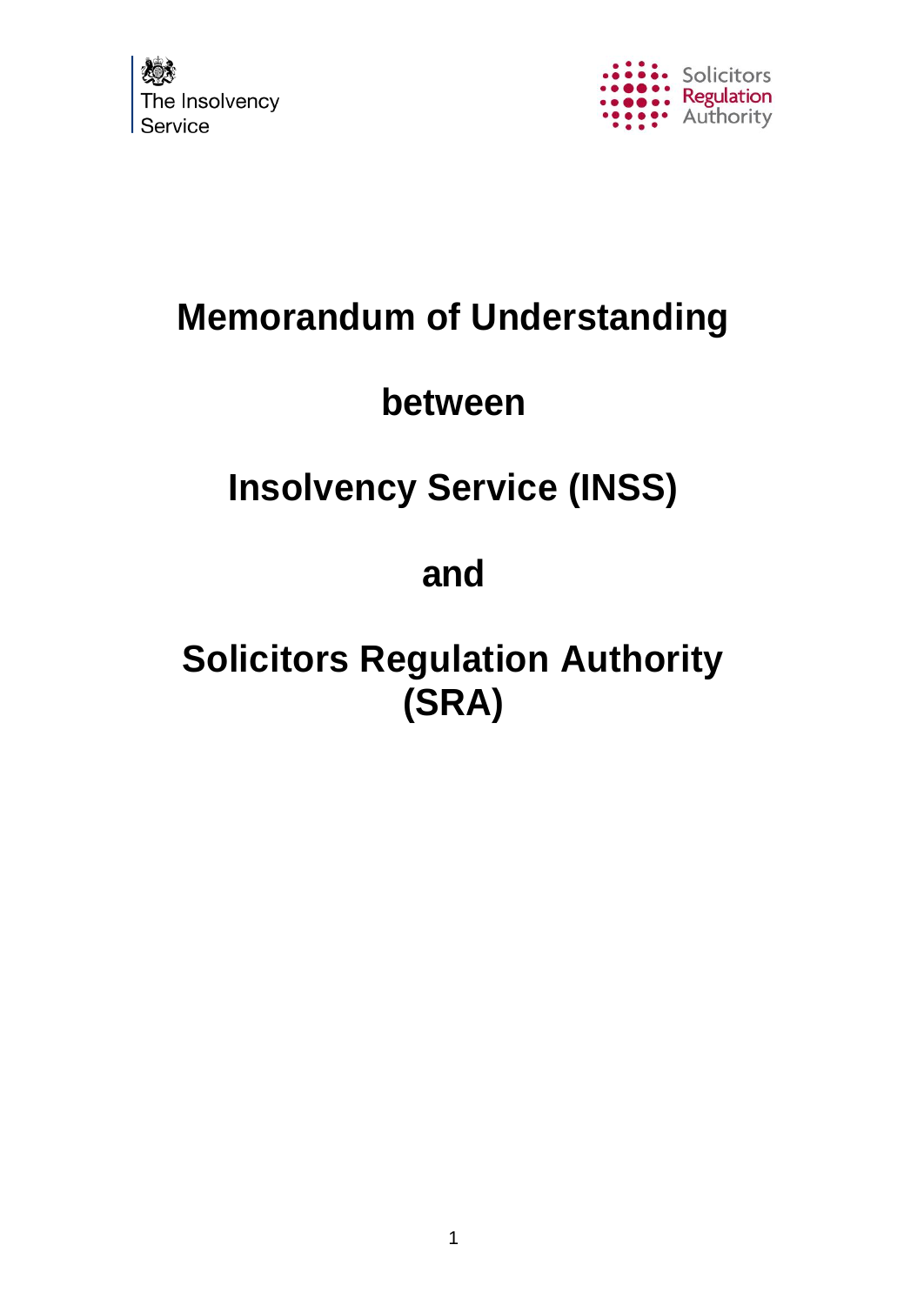



#### **Introduction**

- 1. The Insolvency Service (INSS) and the Solicitors Regulation Authority (SRA) ("the parties") are committed to working together to achieve the appropriate public interest outcomes in the investigation and enforcement of financial and corporate misconduct in the community regulated by the SRA and the INSS. In support of that aim, this memorandum of understanding ("Memorandum") sets out the framework for effective liaison and communications between the INSS and the SRA.
- 2. The aims of this Memorandum include:
	- a. the provision of assistance to both parties in the investigation and enforcement work that they carry out in the public interest, so far as such assistance is lawful;
	- b. the provision of a framework for the lawful flow of information between the SRA and the INSS.
- 3. The INSS and the SRA recognise and respect each other's differing duties, operational priorities and constraints, and confidentiality requirements. However, they are committed to co-operating effectively and professionally in the public interest to prevent or take action in relation to financial and corporate misconduct.

#### **Legal status and effect**

- 4. Nothing in this Memorandum shall, or is intended
	- c. create any legal or procedural right or obligation which is enforceable by either of the parties against the other; or
	- d. create any legal or procedural right or obligation which is enforceable by any third party against either of the parties, or against any other third party; or
	- e. prevent either of the parties from complying with any law which applies to them; or
	- f. fetter or restrict in any way whatsoever the exercise of any discretion which the law requires or allows the parties to exercise.
- 5. Nevertheless, the parties again are committed to pursuing the aims and purposes of this Memorandum in good faith, and intend to act in accordance with its terms on a voluntary basis.

#### **Roles and responsibilities**

6. The SRA is the independent regulatory body established by the Law Society for the regulation of legal services by law firms and solicitors in England &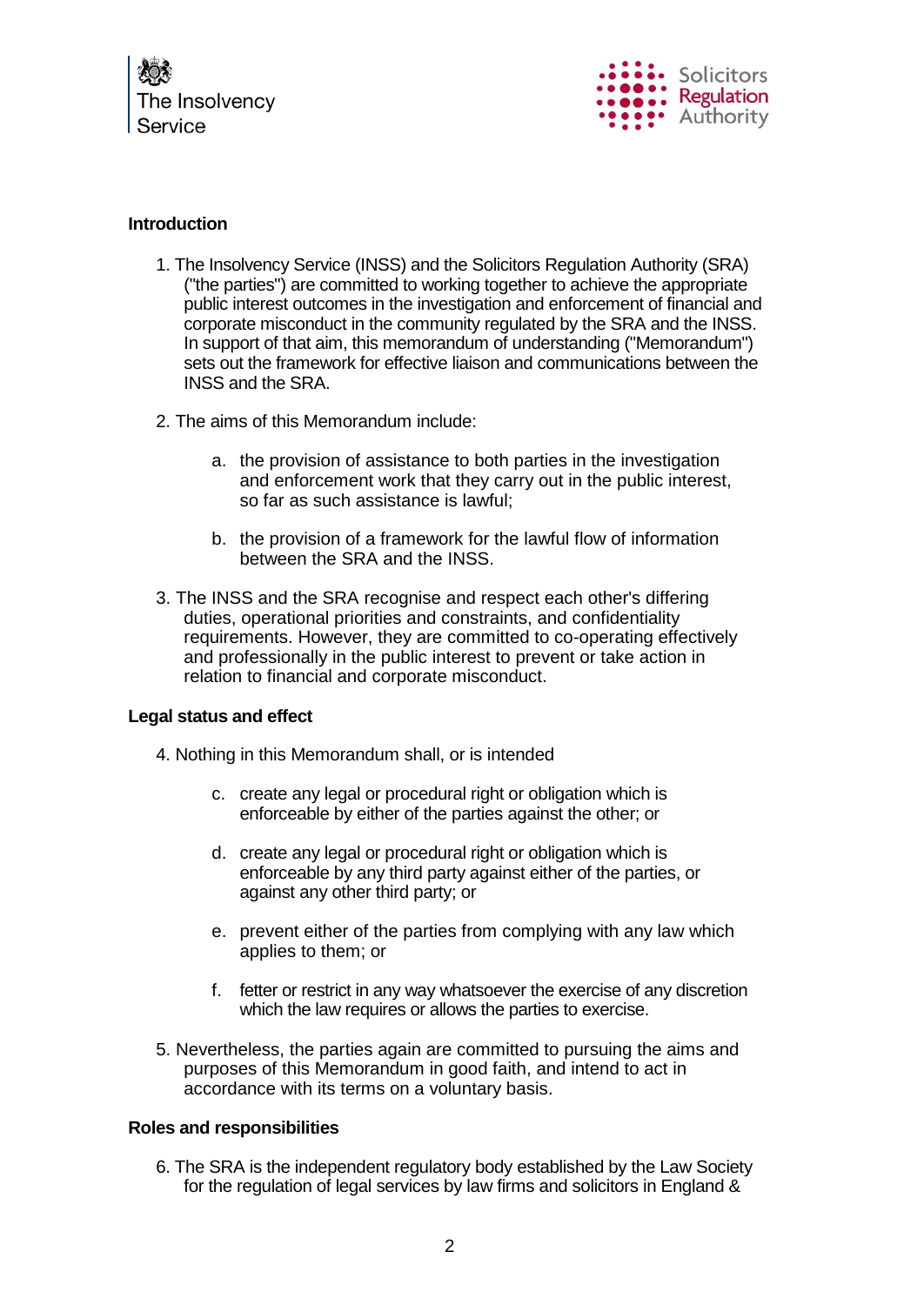



Wales. The SRA's powers arise from various statutes and regulations including the Solicitors Act 1974, the Administration of Justice Act 1985, the Courts and Legal Services Act 1990, the Legal Services Act 2007 and the SRA's Handbook:<http://www.sra.orq.uk/solicitors/handbook/welcome.paae>

- 7. The SRA has statutory and rule-based powers to require the production of documents or information, such as section 44B of the Solicitors Act 1974 and section 93 of the Legal Services Act 2007.
- 1. The SRA may inspect material that is subject to a law firm's client's legal professional privilege (LPP) or confidentiality but may only use such material for its regulatory purposes. The SRA also protects the LPP and confidentiality of clients. LPP material will not be disclosed by the SRA to any other person other than where necessary for its regulatory purposes. Material that is not subject to LPP may be disclosable in the public interest, where appropriate, including material comprising communications in furtherance of crime or fraud.
- 2. The INSS is an executive agency of the Department for Business, Energy and Industrial Strategy. It fulfils a range of statutory functions and delivers a range of public services on behalf of the Secretary of State. It exercises powers and duties on behalf of the Secretary of State arising under the Insolvency Acts 1986 and 2000, the Company Directors Disqualification Act 1986, the Employment Rights Act 1996 and the Companies Acts 1985 and 2006, as well as under secondary legislation relating to these Acts.
- 3. The INSS has numerous powers and responsibilities ranging from the statutory role of trustee and liquidator through to policy development, redundancy payments processing, regulation of the insolvency profession and investigation and enforcement work relating to corporate misconduct, financial wrongdoing and the promotion and protection of fair markets.
- 4. More specifically as regards its investigation and enforcement remit, the INSS exercises statutory powers to:
	- carry out confidential enquiries into companies' affairs under the provisions of the Companies Act 1985 in cases where there is reason to believe the company's activities are being conducted in a manner contrary to the public interest;
	- investigate the affairs of companies that have entered into insolvency and individuals who have entered into bankruptcy or other formal debt relief procedures;
	- bring civil legal proceedings against company directors ("Director Disqualification Orders / Undertakings") and insolvent individuals ("Bankruptcy Restriction Orders / Undertakings" and "Debt Relief Restriction Orders") where their conduct can be shown **to** have fallen below required standards;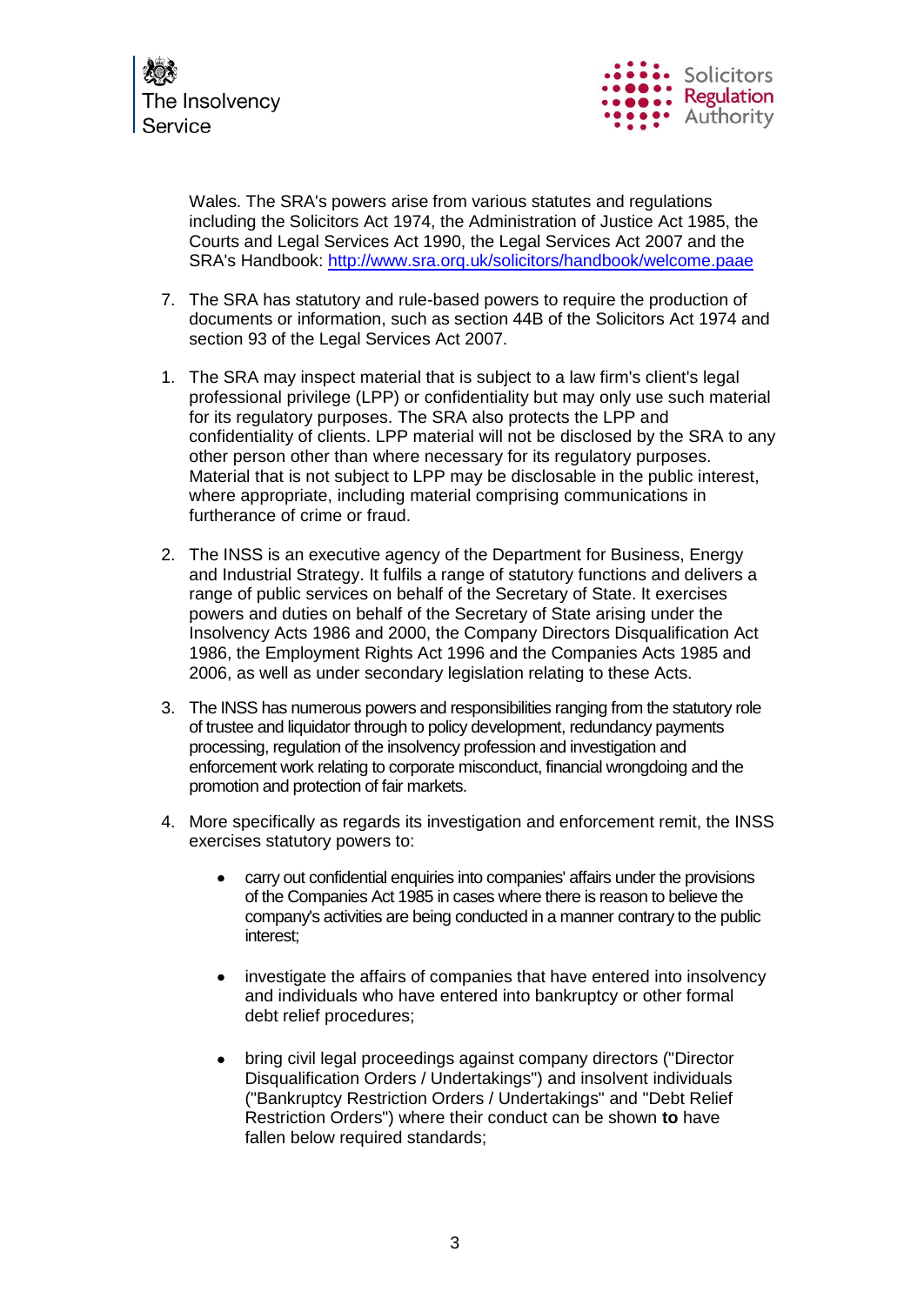



- investigate and prosecute individuals for a range of criminal offences relevant to the role and functions of the INSS;
- petition for the winding-up of companies where it is in the public interest to do so.

#### **Information sharing**

- 12. Both INSS and the SRA have statutory objectives and / or powers of investigation and enforcement under their respective legislation. Both conduct intelligence activities to inform decisions whether or not to exercise such powers. Parliament through legislation requires, and the public and the Government expect, the INSS and the SRA to use their powers to tackle corporate misconduct and the commission of crime.
- 13. Where it is lawful and in the public interest to do so, the parties agree to disclose information to the other
	- a. to enable the assessment of risk to the public such as to
		- **i.** minimise the risk of financial default,
		- **ii.** minimise the risk of fraud or other financial misconduct,
		- **iii.** minimise breaches of statutory regulations,
		- **iv.** minimise corporate misconduct,
		- **v.** identify the risk of financial failure or unfitness and
		- **vi.** minimise the risk to the public;
	- b. so that alleged financial misconduct, breach of the SRA principles, or other failures are properly investigated and decided upon;
	- c. and otherwise for the purposes of regulatory, disciplinary or other legal proceedings, whether in public or not,

provided that the recipient is reasonably considered able to take regulatory or other proper action upon the information.

- 14. The parties when acting as recipient of information under this Memorandum will
	- **a.** comply at all times with the Data Protection Act 1998 and any related or analogous legislation;
	- **b.** keep the information secure;
	- **c.** use the information only for proper purposes, such as regulatory, disciplinary or other legal investigations or proceedings, and
	- **d.** liaise or co-operate where appropriate to avoid action that prejudices or may prejudice an investigation by another party, person or authority.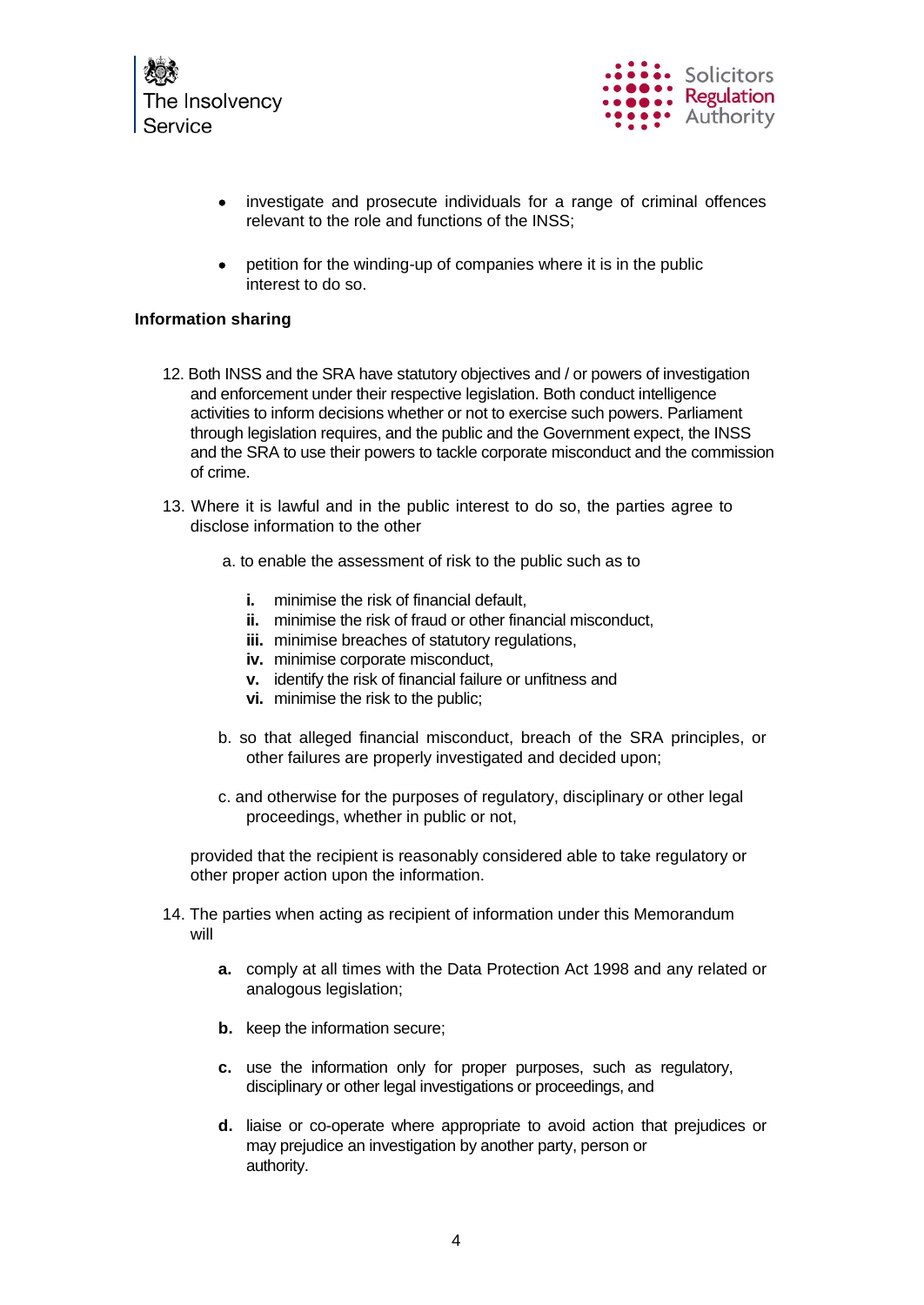



- 15. Proper purposes may also include further lawful disclosure of the information such as to persons under investigation, witnesses, legal advisers, other regulators, professional bodies, prosecuting bodies, and law enforcement agencies including the police, HM Revenue and Customs, the National Crime Agency or any body that in future carries out the functions of such bodies.
- 16. The parties agree to ensure that disclosures to the receiving party are lawful.
- 17. Information that has been obtained by the INSS in connection with an inquiry into a company pursuant to s447 of the Companies Act 1985, or under s448A or s453A, is restricted under s449 of that Act, which creates a criminal offence in relation to disclosures of `s447 material', subject to certain exceptions.
- 18. Schedules 15C and 15D to the Companies Act 1985 set out respectively people to whom, and purposes for which, information may be disclosed. Information held by INSS which is restricted under s449 can be disclosed to the SRA under Schedule 15D paragraph 46 for the purpose of disciplinary proceedings relating to the performance by a relevant lawyer of his or her professional duties.
- 19. The SRA may seek information from the INSS pursuant to section 44BB of the Solicitors Act 1974 or any analogous or replacement power.
- 20. The disclosing party also agrees to notify the recipient of
	- a. any restrictions on the use to which the information can be put, and
	- b. any restrictions which apply to the onward disclosure of the information.
- 21 It is then the responsibility of the recipient, to ensure any onward disclosure is permissible as a matter of law.

#### **Practical exchange of information**

- 22. The SRA has a Fraud and Confidential Intelligence Bureau (FCIB) whose role includes the lawful facilitation of intelligence and information sharing with other bodies. The General Counsel directorate of the SRA advises on the lawful disclosure of information and personal data.
- 21. All information exchanged between the parties should be passed via nominated Single Points of Contact (SPOC). The nominated SPOCs for the SRA are the Intelligence Team Leader of Fraud and Confidential Intelligence Bureau (FCIB) whose contact details are 0121 329 6827, SRA, The Cube, 12th Floor, 199 Wharfside Street, Birmingham B1 1RN and the Senior Legal Consultant of General Counsel Team whose contact details are 0121 329 6447/ AnnMarie.Keeling@sra.orq.uk.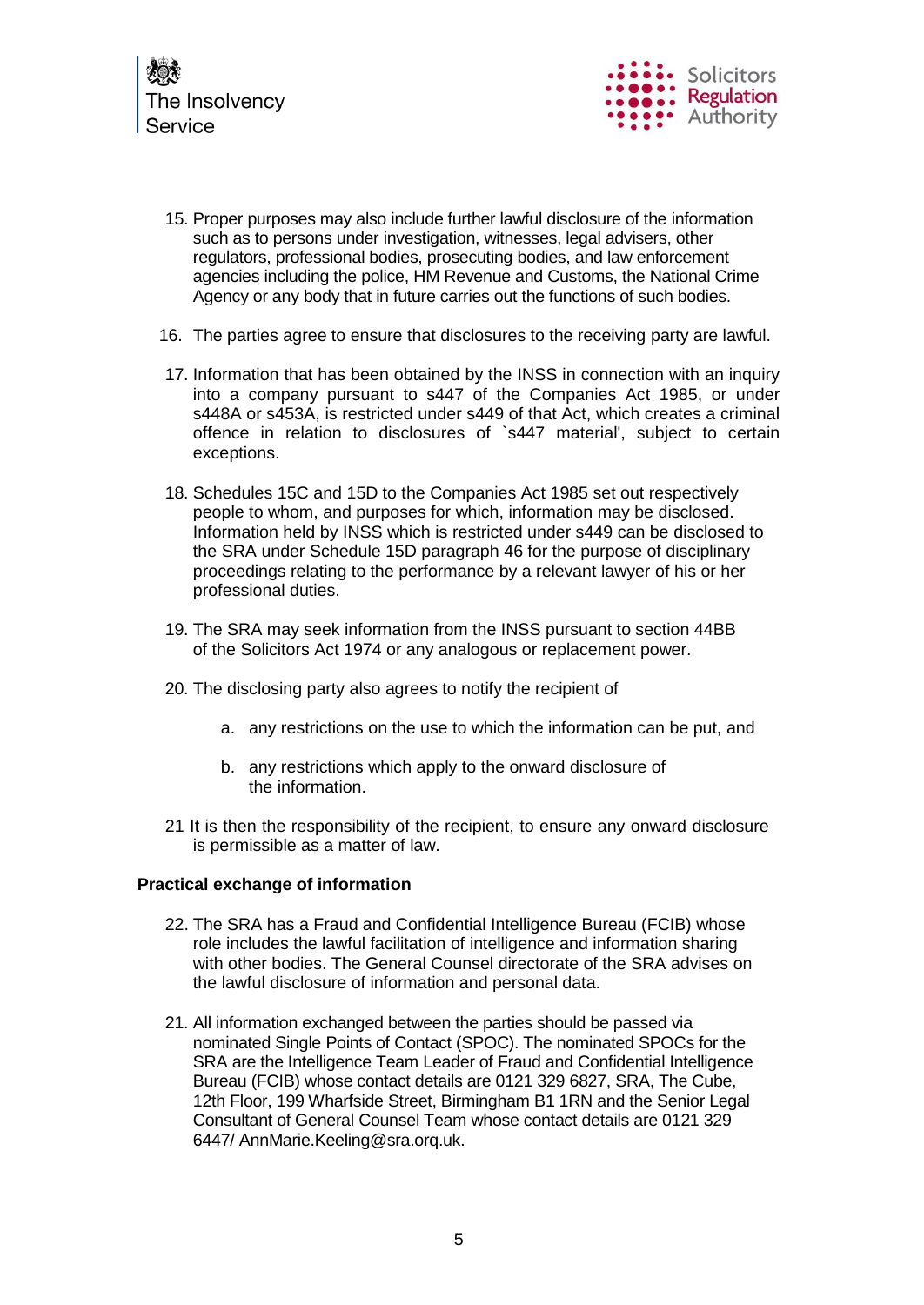

24. The SPOC for the INSS is the Manager of the Intelligence Team / Investigation & Enforcement Services Division whose contact details are 0207 596 6194 / Intel. Team ITO [insolvency.gsi.gov.uk.](http://insolvency.gsi.gov.uk/)

#### **Additional assistance**

- 25. Either of the parties may request additional co-operation in the following areas, and such requests shall be given due consideration:
	- a. sharing subject-matter expertise;

b. supplying witness statements, expert advice or oral evidence for use or potential use in court or tribunal proceedings.

#### **Security and assurance**

- 26. The parties agree to
- a. only use the data for the purposes for which they have received it;
- b. store data securely;
- c. ensure that only people who have a genuine business need to see that data will have access to it;
- d. report data losses or wrongful disclosure to the SPOCs.
- e. only hold it while there is a business need to keep it;
- f. destroy it in line with applicable guidelines;
- g. provide assurance that they have complied with these principles, upon request.

#### **Data Protection Act 1998 (DPA), General Data Protection Regulations, and Human Rights Act 1998 (HRA)**

27. Both parties undertake to comply with the requirements of the DPA and the HRA in the operation of this agreement. This undertaking extends to ensuring that the operation of this agreement will also comply with the General Data Protection Regulations when these are applied in the UK from 25 May 2018.

#### **Freedom of Information (Fol) Act 2000**

28. The SRA is not subject to the FOI Act but operates its own voluntary code. The INSS is obliged to comply with the FOI Act. (The Official Receiver in his capacity as a statutory office holder or as trustee in bankruptcy is not a public authority and therefore is not subject to FOIA.) Each party will notify the other when it receives a FOI request for information provided to it by the other